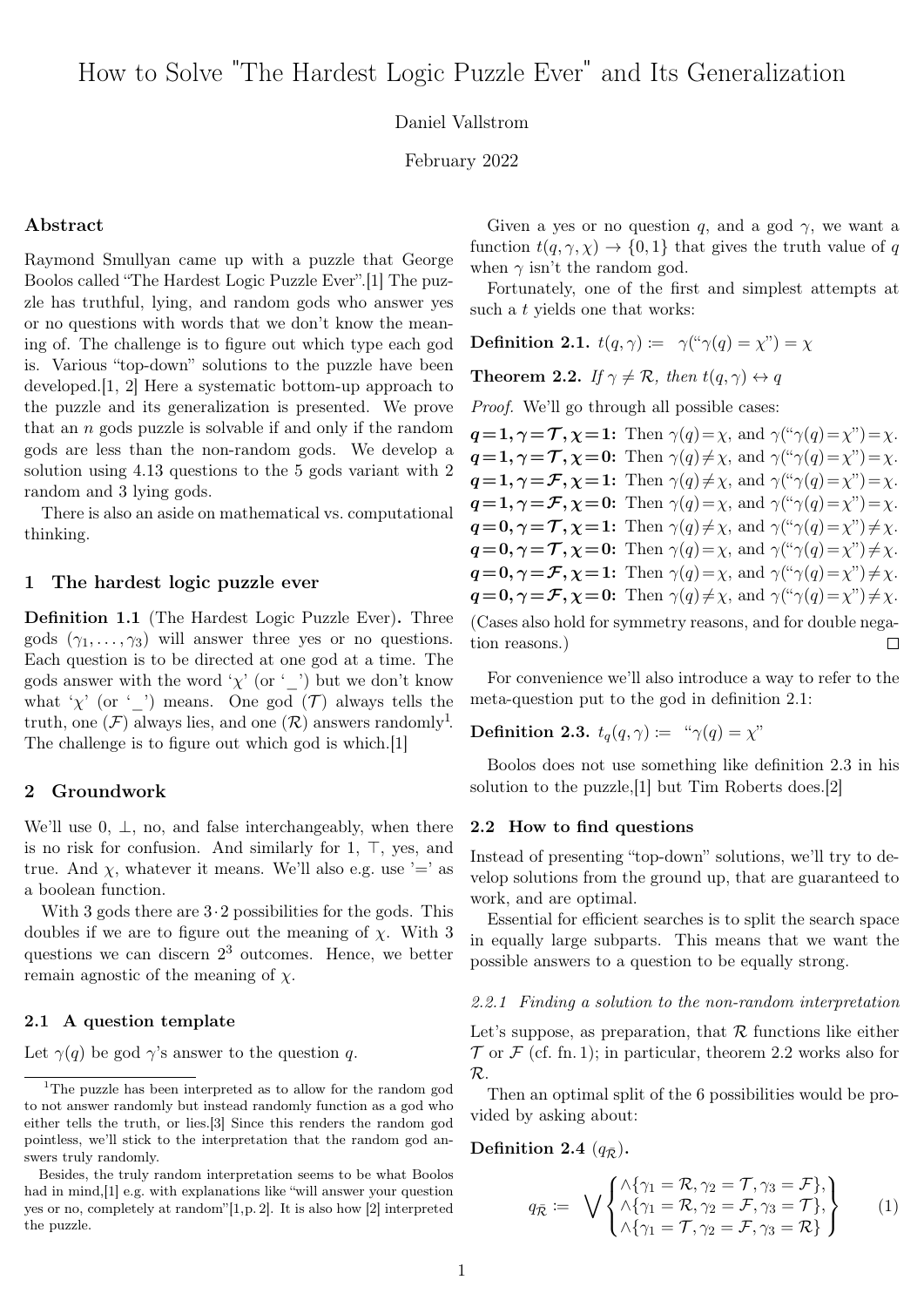We'll also need to reason about  $\neg q_{\bar{\mathcal{R}}}$ .

$$
\neg q_{\bar{\mathcal{R}}} \leftrightarrow \bigwedge \begin{Bmatrix} \vee \{ \gamma_1 \neq \mathcal{R}, \gamma_2 \neq \mathcal{T}, \gamma_3 \neq \mathcal{F} \}, \\ \vee \{ \gamma_1 \neq \mathcal{R}, \gamma_2 \neq \mathcal{F}, \gamma_3 \neq \mathcal{T} \}, \\ \vee \{ \gamma_1 \neq \mathcal{T}, \gamma_2 \neq \mathcal{F}, \gamma_3 \neq \mathcal{R} \} \end{Bmatrix} \tag{2}
$$

which in disjunctive normal form (DNF) becomes

$$
\neg q_{\bar{\mathcal{R}}} \leftrightarrow \bigvee \begin{Bmatrix} \wedge \{ \gamma_1 = \mathcal{T}, \gamma_2 = \mathcal{R}, \gamma_3 = \mathcal{F} \}, \\ \wedge \{ \gamma_1 = \mathcal{F}, \gamma_2 = \mathcal{T}, \gamma_3 = \mathcal{R} \}, \\ \wedge \{ \gamma_1 = \mathcal{F}, \gamma_2 = \mathcal{R}, \gamma_3 = \mathcal{T} \} \end{Bmatrix} \tag{3}
$$

<span id="page-1-1"></span>Solution 2.5. There is a solution to the non-random interpretation of "The Hardest Logic Puzzle Ever" using 2.67 questions. (It's also enough to assume non-randomness for only the first question.)

*Proof.* Put  $t_q(q_{\bar{R}}, \gamma_1)$  to  $\gamma_1$  and consider the possible cases:

**Case**  $t(q_{\bar{R}}, \gamma_1)$ : Then we know from theorem [2.2,](#page-0-3) and from the supposed non-randomness of  $\mathcal{R}$ , that  $q_{\bar{\mathcal{R}}}$  holds. Next we'll ask  $\gamma_2$  about  $\gamma_2 = \mathcal{T}$ .

Suppose 
$$
t(\gamma_2 = \mathcal{T}, \gamma_2)
$$
.

Then we know from equation [\(1\)](#page-0-4) that  $\gamma_1 = \mathcal{R}, \gamma_2 = \mathcal{T},$ and  $\gamma_3 = \mathcal{F}$ .

This case used 2 questions.

Suppose  $\neg t(\gamma_2 = \mathcal{T}, \gamma_2)$ .

Then we know from equation [\(1\)](#page-0-4) that  $\gamma_2 = F$ .

 $t(\gamma_1 = \mathcal{T}, \gamma_2)$  determines which is which of  $\gamma_1$  and  $\gamma_3$ .

**Case**  $\neg t(q_{\bar{\mathcal{R}}}, \gamma_1)$ : Then  $\neg q_{\bar{\mathcal{R}}}$ . Next we'll ask  $\gamma_1$  about  $\gamma_1$  =  $\mathcal{T}$ .

Suppose  $t(\gamma_1 = \mathcal{T}, \gamma_1)$ .

Then we know from equation [\(3\)](#page-1-0) that  $\gamma_1 = \mathcal{T}, \gamma_2 = \mathcal{R},$ and  $\gamma_3 = \mathcal{F}$ .

This case used 2 questions.

Suppose  $\neg t(\gamma_1 = \mathcal{T}, \gamma_1)$ .

Then we know from equation [\(3\)](#page-1-0) that  $\gamma_1 = F$ .

 $t(\gamma_2 = \mathcal{T}, \gamma_1)$  determines which is which of  $\gamma_2$  and  $\gamma_3$ .

#### 2.2.2 Managing randomness

For the full version of the puzzle (def. [1.1\)](#page-0-5), each question that can be answered by the random god weakens the narrowing of the search space by up to 2 possibilities, adding  $(\gamma_1 = \mathcal{R}, \gamma_2 = \mathcal{F}, \gamma_3 = \mathcal{T})$  and  $(\gamma_1 = \mathcal{R}, \gamma_2 = \mathcal{T}, \gamma_3 = \mathcal{F})$  to the list of possibilities, say. So it also seems important to find, as quickly as possible, a god that isn't  $\mathcal{R}$ , in order to get reliable answers and minimize waste.

Hence, the problem with asking about something like  $q_{\bar{p}}$ for the full puzzle (def. [1.1\)](#page-0-5) is that the conclusion we are able to draw from  $\neg t(q_{\bar{\mathcal{R}}}, \gamma_1)$  is given by

$$
\bigvee \begin{pmatrix}\n\lambda \{\gamma_1 = \mathcal{T}, \gamma_2 = \mathcal{R}, \gamma_3 = \mathcal{F}\}, \\
\lambda \{\gamma_1 = \mathcal{F}, \gamma_2 = \mathcal{T}, \gamma_3 = \mathcal{R}\}, \\
\lambda \{\gamma_1 = \mathcal{F}, \gamma_2 = \mathcal{R}, \gamma_3 = \mathcal{T}\}, \\
\lambda \{\gamma_1 = \mathcal{R}, \gamma_2 = \mathcal{F}, \gamma_3 = \mathcal{T}\}, \\
\lambda \{\gamma_1 = \mathcal{R}, \gamma_2 = \mathcal{T}, \gamma_3 = \mathcal{F}\}\n\end{pmatrix}
$$

Since this has 5 possibilities, it's not solvable with only the remaining 2 questions. (The case  $t(q_{\bar{R}}, \gamma_1)$  remains as in solution [2.5](#page-1-1) though as that case already includes the possibilities  $(\mathcal{R}, \mathcal{F}, \mathcal{T})$  and  $(\mathcal{R}, \mathcal{T}, \mathcal{F})$ .

<span id="page-1-0"></span>Instead we'll again balance the partitions, by moving 1 of the added random possibilities from the negative side to the positive:

#### <span id="page-1-2"></span>Definition 2.6  $(q_1)$ .

$$
q_1 := \sqrt{\begin{cases} \wedge \{\gamma_1 = \mathcal{R}, \gamma_2 = \mathcal{T}, \gamma_3 = \mathcal{F}\}, \\ \wedge \{\gamma_1 = \mathcal{R}, \gamma_2 = \mathcal{F}, \gamma_3 = \mathcal{T}\}, \\ \wedge \{\gamma_1 = \mathcal{T}, \gamma_2 = \mathcal{F}, \gamma_3 = \mathcal{R}\}, \\ \wedge \{\gamma_1 = \mathcal{F}, \gamma_2 = \mathcal{T}, \gamma_3 = \mathcal{R}\} \end{cases} (4)
$$

We'll also need to reason about  $\neg q_1$ .

$$
\neg q_1 \leftrightarrow \bigwedge \begin{cases} \vee \{ \gamma_1 \neq \mathcal{R}, \gamma_2 \neq \mathcal{T}, \gamma_3 \neq \mathcal{F} \}, \\ \vee \{ \gamma_1 \neq \mathcal{R}, \gamma_2 \neq \mathcal{F}, \gamma_3 \neq \mathcal{T} \}, \\ \vee \{ \gamma_1 \neq \mathcal{T}, \gamma_2 \neq \mathcal{F}, \gamma_3 \neq \mathcal{R} \}, \\ \vee \{ \gamma_1 \neq \mathcal{F}, \gamma_2 \neq \mathcal{T}, \gamma_3 \neq \mathcal{R} \} \end{cases} \tag{5}
$$

which in disjunctive normal form becomes

$$
\neg q_1 \leftrightarrow \bigvee \left\{ \begin{matrix} \wedge \{ \gamma_1 = \mathcal{T}, \gamma_2 = \mathcal{R}, \gamma_3 = \mathcal{F} \}, \\ \wedge \{ \gamma_1 = \mathcal{F}, \gamma_2 = \mathcal{R}, \gamma_3 = \mathcal{T} \} \end{matrix} \right\} \tag{6}
$$

which with added  $R$  possibilities gives

<span id="page-1-3"></span>Definition 2.7  $(\bar q_1^R).$ 

$$
\bar{q}_1^R := \sqrt{\begin{cases}\n\lambda \{\gamma_1 = \mathcal{T}, \gamma_2 = \mathcal{R}, \gamma_3 = \mathcal{F}\}, \\
\lambda \{\gamma_1 = \mathcal{F}, \gamma_2 = \mathcal{R}, \gamma_3 = \mathcal{T}\}, \\
\lambda \{\gamma_1 = \mathcal{R}, \gamma_2 = \mathcal{F}, \gamma_3 = \mathcal{T}\}, \\
\lambda \{\gamma_1 = \mathcal{R}, \gamma_2 = \mathcal{T}, \gamma_3 = \mathcal{F}\}\n\end{cases}
$$
\n(7)

## 3 A bottom-up solution to the puzzle

Solution 3.1. A solution to "The Hardest Logic Puzzle Ever" exists.

*Proof.* Put  $t_q(q_1, \gamma_1)$  to  $\gamma_1$  and consider the possible cases: **Case**  $t(q_1, \gamma_1)$ : Since equation [\(4\)](#page-1-2) already includes all the possibilities where  $\gamma_1 = \mathcal{R}$ ,  $q_1$  holds. Hence  $\gamma_2 \neq \mathcal{R}$  and is safe to question.

Next we'll ask  $\gamma_2$  about  $\gamma_2 = \mathcal{T}$ .

After that,  $t(\gamma_1 = \mathcal{R}, \gamma_2)$  determines which is which of  $\gamma_1$  and  $\gamma_3$ .

**Case**  $\neg t(q_1, \gamma_1)$ : Then  $\gamma_1 = \mathcal{R}$  or  $\neg q_1$  holds. Adding the  $\gamma_1 = \mathcal{R}$  possibilities to  $\neg q_1$  results in  $\bar{q}_1^R$ , which must hold. Inspecting equation [\(7\)](#page-1-3) shows that  $\gamma_3 \neq \mathcal{R}$  and is safe to question.

Next we'll ask  $\gamma_3$  about  $\gamma_3 = \mathcal{T}$ .

After that,  $t(\gamma_1 = \mathcal{R}, \gamma_3)$  determines which is which of  $\gamma_1$  and  $\gamma_2$ .  $\Box$ 

Note that  $q_1 \leftrightarrow (\gamma_2 \neq \mathcal{R})$ . A first question q such that q and  $\neg q$  are equally strong, and where equally many R possibilities are added to each side of the search split, works too — for example  $\gamma_3 = \mathcal{R} \vee (\gamma_1 = \mathcal{R} \wedge \gamma_2 = \mathcal{T} \wedge \gamma_3 = \mathcal{F}).$ 

<span id="page-1-4"></span>Note too that there is no solution using less than 3 questions to the full puzzle.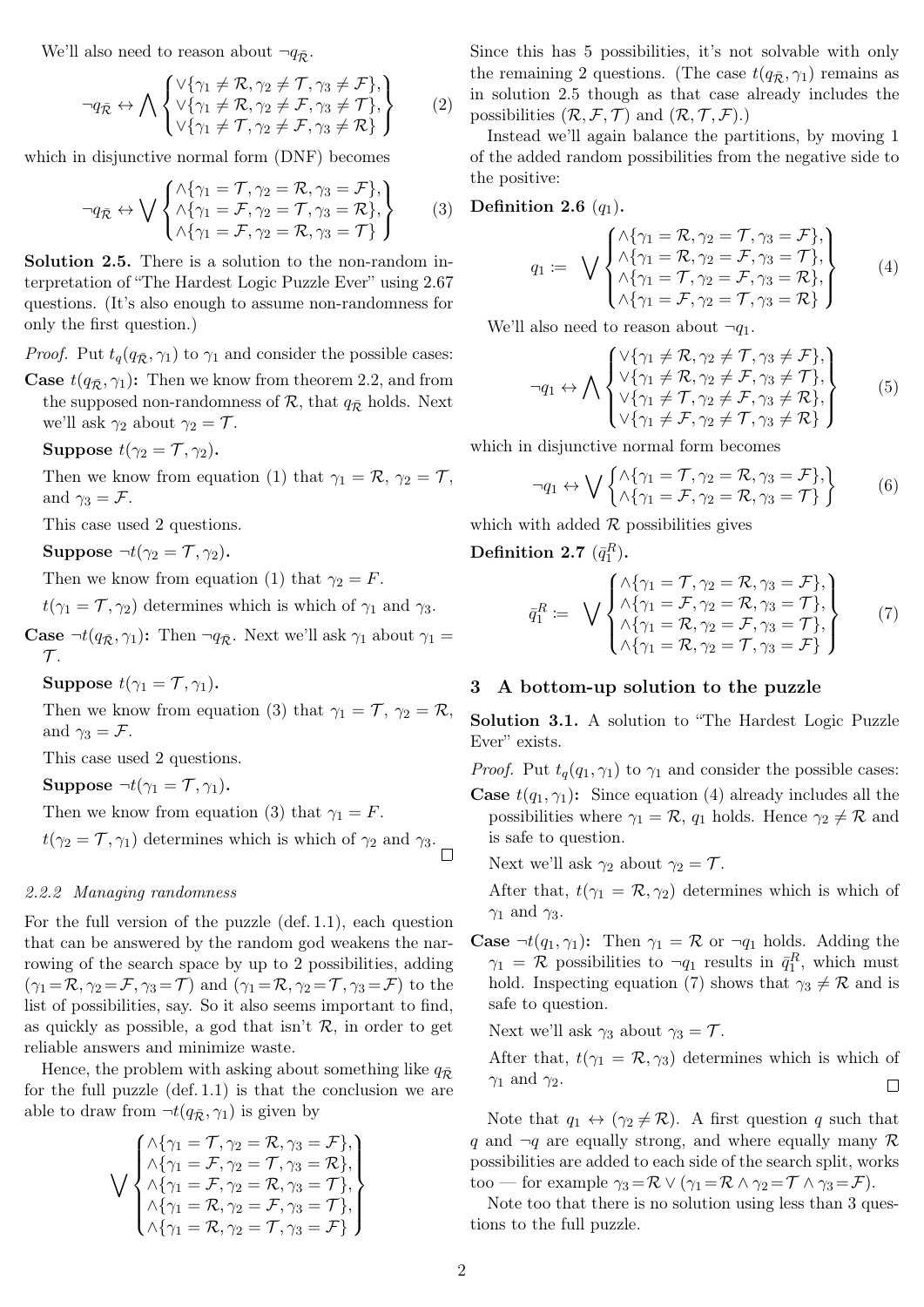# 4 The n gods puzzle class

**Definition 4.1** (The Hardest Logic Puzzle Ever with  $n$ Gods, m Random Gods, and k Truthfull Gods). Let the  $(n, m, k)$  gods puzzle be like "The Hardest Puzzle Ever"  $(\text{def. } 1.1)$  $(\text{def. } 1.1)$  but with *n* gods, *m* random gods, *k* truthful gods,  $n-m-k$  lying gods, and with no restriction on the number of questions allowed.

<span id="page-2-1"></span>Theorem 4.2. An n gods puzzle is solvable if and only if the number of random gods is stricly less than the number of non-random gods.

<span id="page-2-0"></span>Lemma 4.3. If an n gods puzzle has strictly more nonrandom gods than random gods, then a non-random god can be found.

Proof. We'll prove the lemma by induction.

The lemma holds for puzzles with 1 and 2 gods.

Assume that the lemma holds for  $k < n$ , and that there are more non-random gods than random gods. We'll then find a non-random god for the  $n$  case.

Ask  $\gamma_1$  about  $\gamma_i = \mathcal{R}$  for  $2 \leq i \leq n$  until  $t(\gamma_i = \mathcal{R}, \gamma_1)$ , or all gods have been checked.

If  $\gamma_1 \neq \mathcal{R}$ , then  $\gamma_i = \mathcal{R}$  by theorem [2.2,](#page-0-3) or there are no more random gods at all.

Hence, the subproblem for  $(\gamma_2, \ldots, \gamma_{i-1}, \gamma_{i+1}, \ldots, \gamma_n)$ has at least 1 less random god, and at most 1 less nonrandom god, if there is any random god at all. Thus, a non-random god  $\gamma_i$  can be found for the subproblem. And  $\gamma_i$  suffice for the *n* case too.  $\Box$ 

## <span id="page-2-2"></span>Lemma 4.4. If an n gods puzzle has strictly more nonrandom gods than random gods, then it is solvable.

Proof. Assume more non-random gods than random gods. Then, by lemma [4.3,](#page-2-0) a non-random god  $\gamma_i$  can be found. After that it's straightforward to go through all gods and ask  $\gamma_i$  about their identity. This determines all the gods, according to theorem [2.2.](#page-0-3) Ц

*Proof of theorem [4.2.](#page-2-1)* The  $\Leftarrow$  case is covered by lemma [4.4.](#page-2-2) For the  $\Rightarrow$  case, to see why puzzles with at least as many random gods as non-random gods aren't solvable, consider the easiest to solve of such problems: Assume that  $n$  is even, that the random gods equal the non-random gods, and that there are only truthful non-random gods. Let

<span id="page-2-4"></span>Definition 4.5.  $p_n \coloneqq$ 

<span id="page-2-3"></span>
$$
\bigvee \begin{Bmatrix} \wedge \{\gamma_1 = \mathcal{T}, \gamma_2 = \mathcal{R}, \gamma_3 = \mathcal{T}, \gamma_4 = \mathcal{R}, \dots, \gamma_n = \mathcal{R} \}, \\ \wedge \{\gamma_1 = \mathcal{R}, \gamma_2 = \mathcal{T}, \gamma_3 = \mathcal{R}, \gamma_4 = \mathcal{T}, \dots, \gamma_n = \mathcal{T} \} \end{Bmatrix} \tag{8}
$$

Let  $p_{\tau R}$  and  $p_{\tau T}$  be the conjunctions of  $p_n$ :

Definition 4.6.  $p_{\tau R} \coloneqq$ 

$$
\wedge \{\gamma_1 = \mathcal{T}, \gamma_2 = \mathcal{R}, \gamma_3 = \mathcal{T}, \gamma_4 = \mathcal{R}, \dots, \gamma_n = \mathcal{R}\}\qquad(9)
$$

Definition 4.7.  $p_{\mathcal{RT}} \coloneqq$ 

$$
\wedge \{\gamma_1 = \mathcal{R}, \gamma_2 = \mathcal{T}, \gamma_3 = \mathcal{R}, \gamma_4 = \mathcal{T}, \dots, \gamma_n = \mathcal{T}\}\qquad(10)
$$

If the gods are as described by  $p_{\tau \mathcal{R}}$  or  $p_{\mathcal{R} \tau}$ , and only  $p_n$  is known, then that puzzle instance is unsolvable, if the random gods are unhelpful (we'll show this next). So let's assume that the gods are as described by  $p_n$ .

To get to an unsolvable position, we'll have the random gods "happen" to force the puzzle there. To that end, if both q and  $\neg q$  are consistent with  $p_n$ , (i.e. not  $p_n \rightarrow \neg q$  and not  $p_n \to q$ , assume that the random gods always happen to give the incorrect answer to a question about  $q$ . If only one of q and  $\neg q$  is consistent with  $p_n$ , assume that the random gods always happen to give the correct answer to a question about q.

Call a question 'trivial' if it or its negation follow from already asked questions.

Given this setup, and if non-trivial questions are asked, then it will be known that  $p_n$  holds. But once there, no more conclusion can be drawn from the answer to a question q. And it is not possible to determine which of  $p_{\tau R}$ and  $p_{\mathcal{R}\mathcal{T}}$  that holds.

More specifically, without loss of generality we will assume that  $\gamma_1$  is asked about q.

To see that  $p_n$  will be concluded if non-trivial questions are asked, note that what we are able to conclude are  $q \vee$  $\gamma_1 = \mathcal{R}$  from  $t(q, \gamma_1)$ , and  $\neg q \lor \gamma_1 = \mathcal{R}$  from  $\neg t(q, \gamma_1)$ . Since  $\gamma_1 = \mathcal{R}$  is consistent with  $p_n$ , any disjunction with it is too. (Alternatively, if  $\gamma_1 = \mathcal{T}$ , then an answer that q (or  $\neg q$ ) holds implies that q (or  $\neg q$ ) must be consistent with  $p_n$  since  $p_n$  is in fact true, and  $\gamma_1$  is non-random. And if  $\gamma_1 = \mathcal{R}$ , then again q (or  $\neg q$ ) is consistent with  $p_n$  because of the assumptions of how random gods answer.)

If nothing else, eventually  $\frac{n}{2} + 1$  gods are asked about  $p_n$  explicitly. Since all gods answer that  $p_n$  holds,  $p_n$  can be concluded since at least 1 of  $\frac{n}{2} + 1$  gods must be nonrandom.

Note that if  $p_n$  is known and q is non-trivial, then  $q \leftrightarrow$  $p_{\tau \mathcal{R}}$  or  $q \leftrightarrow p_{\mathcal{R} \tau}$ . Because suppose that q is non-trivial. Then it has a model  $M$  (i.e. assignment of the gods) where  $q$ , and  $p_n$ , are true. Suppose, without loss of generality, that it's the  $p_{\tau R}$  disjunct that's true in M. Then, since  $p_{\tau \mathcal{R}}$  completely determines a model, q holds whenever  $p_{\tau \mathcal{R}}$ does, i.e.  $p_{\tau \mathcal{R}} \to q$ . Suppose  $\neg p_{\tau \mathcal{R}}$ . Then  $p_{\mathcal{R} \tau}$ . Since  $p_{\mathcal{R} \tau}$ determines its models completely, if  $q$  where to hold, then q would hold in all models to  $p_n$ , contradicting that q is non-trivial. Hence  $\neg q$  holds, i.e.  $\neg p_{\tau \mathcal{R}} \to \neg q$ .

Assume that  $p_n$  is known. To see that once  $p_n$  is known, no more conclusions can be made, suppose  $\gamma_1 = \mathcal{T}$ , and q is non-trivial. Then an answer that q (or  $\neg q$ ) holds (with implications that  $p_{\mathcal{T}R}$  holds) is undone because we can only conclude that  $q \vee \gamma_1 = \mathcal{R}$  (or  $\neg q \vee \gamma_1 = \mathcal{R}$ ), which is equivalent to  $p_n$ .

Similarly, if instead  $\gamma_1 = \mathcal{R}$ , then we are able to conclude only  $q \vee \gamma_1 = \mathcal{R}$  (or  $\neg q \vee \gamma_1 = \mathcal{R}$ ). If q is non-trivial, then both q and  $\neg q$  are consistent with  $p_n$ . Hence, the false answer that q (or  $\neg q$ ) holds undoes the disjunct  $\gamma_1 = \mathcal{R}$ .

If q is trivial, the concluded disjunction,  $q \vee \gamma_1 = \mathcal{R}$  (or  $\eta \to \eta \lor \gamma_1 = \mathcal{R}$ , will already be known, and nothing new can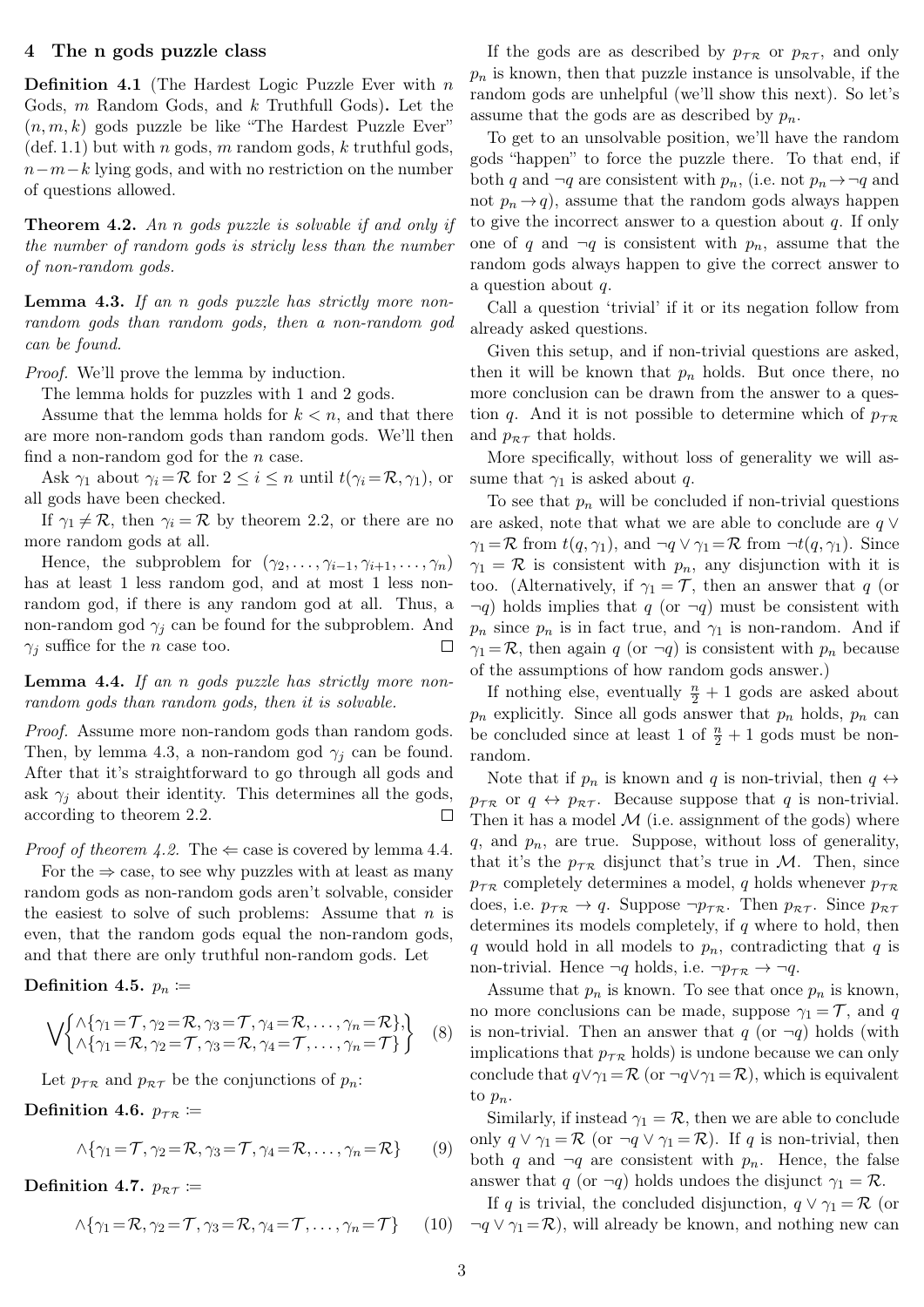be concluded again.

To see that even harder puzzles to solve are unsolvable too, the restriction that the non-random gods are only truthful is immaterial.

If more random gods are added, the proof still works with minor alterations, e.g. to eq. [\(8\)](#page-2-3).  $\Box$ 

# 5 A solution to the 5 gods puzzle with 2 random and 3 truthful gods

We will solve the puzzle where the non-random gods are the same (i.e. all  $\mathcal T$ , or all  $\mathcal F$ ). This is unimportant although it reduces the number of possibilities; the other variants are similar.

There are  $\frac{5\cdot 4}{2}$  possibilities for the gods.

We'll address  $\gamma_1$  first, without loss of generality.

Included in any conclusions drawn from the first answer is that  $\gamma_1$  could be  $\mathcal{R}$ :  $\gamma_1 = \mathcal{R} \leftrightarrow$ 

$$
\bigvee \begin{pmatrix}\n\lambda \{\gamma_1 = \mathcal{R}, \gamma_2 = \mathcal{T}, \gamma_3 = \mathcal{T}, \gamma_4 = \mathcal{T}, \gamma_5 = \mathcal{R}\}, \\
\lambda \{\gamma_1 = \mathcal{R}, \gamma_2 = \mathcal{T}, \gamma_3 = \mathcal{T}, \gamma_4 = \mathcal{R}, \gamma_5 = \mathcal{T}\}, \\
\lambda \{\gamma_1 = \mathcal{R}, \gamma_2 = \mathcal{T}, \gamma_3 = \mathcal{R}, \gamma_4 = \mathcal{T}, \gamma_5 = \mathcal{T}\}, \\
\lambda \{\gamma_1 = \mathcal{R}, \gamma_2 = \mathcal{R}, \gamma_3 = \mathcal{T}, \gamma_4 = \mathcal{T}, \gamma_5 = \mathcal{T}\}\n\end{pmatrix}
$$
\n(11)

For the first question we'll take half of the conjunctions from  $\gamma_1 = \mathcal{R}$  (eq. [\(11\)](#page-3-0)), and add half of the remaining possibilities, aiming to get  $\gamma_2$  likely to be non-random in the positive case, and  $\gamma_3$  likely non-random in the negative case:

Definition 5.1.  $q_1^5 \coloneqq$ 

$$
\begin{Bmatrix}\n\lambda \{\gamma_1 = \mathcal{R}, \gamma_2 = \mathcal{T}, \gamma_3 = \mathcal{T}, \gamma_4 = \mathcal{T}, \gamma_5 = \mathcal{R}\}, \\
\lambda \{\gamma_1 = \mathcal{R}, \gamma_2 = \mathcal{T}, \gamma_3 = \mathcal{T}, \gamma_4 = \mathcal{R}, \gamma_5 = \mathcal{T}\}, \\
\lambda \{\gamma_1 = \mathcal{T}, \gamma_2 = \mathcal{T}, \gamma_3 = \mathcal{T}, \gamma_4 = \mathcal{R}, \gamma_5 = \mathcal{R}\}, \\
\lambda \{\gamma_1 = \mathcal{T}, \gamma_2 = \mathcal{T}, \gamma_3 = \mathcal{R}, \gamma_4 = \mathcal{T}, \gamma_5 = \mathcal{R}\}, \\
\lambda \{\gamma_1 = \mathcal{T}, \gamma_2 = \mathcal{T}, \gamma_3 = \mathcal{R}, \gamma_4 = \mathcal{R}, \gamma_5 = \mathcal{T}\}\n\end{Bmatrix}
$$
\n(12)

We'll also need to reason about  $\neg q_1^5$ . Using disjunctive normal form we have:  $\neg q_1^5 \leftrightarrow$ 

$$
\sqrt{\begin{matrix}\n\lambda \{\gamma_1 = \mathcal{T}, \gamma_2 = \mathcal{R}, \gamma_3 = \mathcal{T}, \gamma_4 = \mathcal{T}, \gamma_5 = \mathcal{R}\}, \\
\lambda \{\gamma_1 = \mathcal{T}, \gamma_2 = \mathcal{R}, \gamma_3 = \mathcal{T}, \gamma_4 = \mathcal{R}, \gamma_5 = \mathcal{T}\}, \\
\lambda \{\gamma_1 = \mathcal{T}, \gamma_2 = \mathcal{R}, \gamma_3 = \mathcal{R}, \gamma_4 = \mathcal{T}, \gamma_5 = \mathcal{T}\}, \\
\lambda \{\gamma_1 = \mathcal{R}, \gamma_2 = \mathcal{T}, \gamma_3 = \mathcal{R}, \gamma_4 = \mathcal{T}, \gamma_5 = \mathcal{T}\}, \\
\lambda \{\gamma_1 = \mathcal{R}, \gamma_2 = \mathcal{R}, \gamma_3 = \mathcal{T}, \gamma_4 = \mathcal{T}, \gamma_5 = \mathcal{T}\}\n\end{matrix}
$$
\n(13)

Adding  $\gamma_1 = \mathcal{R}$  possibilities (eq. [\(11\)](#page-3-0)) to  $q_1^5$  and  $\neg q_1^5$  gives

Definition 5.2. 
$$
q_{15}^R \coloneqq
$$

<span id="page-3-1"></span>
$$
\sqrt{\begin{matrix}\n\lambda_{11} = \mathcal{R}, \gamma_{2} = \mathcal{T}, \gamma_{3} = \mathcal{R}, \gamma_{4} = \mathcal{T}, \gamma_{5} = \mathcal{T} \}, \\
\lambda_{11} = \mathcal{R}, \gamma_{2} = \mathcal{R}, \gamma_{3} = \mathcal{T}, \gamma_{4} = \mathcal{T}, \gamma_{5} = \mathcal{T} \}, \\
\lambda_{12} = \mathcal{R}, \gamma_{2} = \mathcal{T}, \gamma_{3} = \mathcal{T}, \gamma_{4} = \mathcal{T}, \gamma_{5} = \mathcal{R} \}, \\
\lambda_{13} = \mathcal{R}, \gamma_{2} = \mathcal{T}, \gamma_{3} = \mathcal{T}, \gamma_{4} = \mathcal{R}, \gamma_{5} = \mathcal{T} \}, \\
\lambda_{14} = \mathcal{R}, \gamma_{1} = \mathcal{R}, \gamma_{2} = \mathcal{T}, \gamma_{3} = \mathcal{T}, \gamma_{4} = \mathcal{R}, \gamma_{5} = \mathcal{R} \}, \\
\lambda_{13} = \mathcal{R}, \gamma_{12} = \mathcal{R}, \gamma_{13} = \mathcal{R}, \gamma_{4} = \mathcal{R}, \gamma_{5} = \mathcal{R} \}, \\
\lambda_{14} = \mathcal{R}, \gamma_{2} = \mathcal{R}, \gamma_{3} = \mathcal{R}, \gamma_{4} = \mathcal{R}, \gamma_{5} = \mathcal{R} \},\n\end{matrix}
$$
\n(14)

Definition 5.3.  $\bar{q}_{15}^R \coloneqq$ 

<span id="page-3-4"></span>
$$
\begin{cases}\n\lambda \{\gamma_1 = \mathcal{T}, \gamma_2 = \mathcal{R}, \gamma_3 = \mathcal{T}, \gamma_4 = \mathcal{T}, \gamma_5 = \mathcal{R}\}, \\
\lambda \{\gamma_1 = \mathcal{T}, \gamma_2 = \mathcal{R}, \gamma_3 = \mathcal{T}, \gamma_4 = \mathcal{R}, \gamma_5 = \mathcal{T}\}, \\
\lambda \{\gamma_1 = \mathcal{T}, \gamma_2 = \mathcal{R}, \gamma_3 = \mathcal{R}, \gamma_4 = \mathcal{T}, \gamma_5 = \mathcal{T}\}, \\
\lambda \{\gamma_1 = \mathcal{R}, \gamma_2 = \mathcal{T}, \gamma_3 = \mathcal{R}, \gamma_4 = \mathcal{T}, \gamma_5 = \mathcal{T}\}, \\
\lambda \{\gamma_1 = \mathcal{R}, \gamma_2 = \mathcal{R}, \gamma_3 = \mathcal{T}, \gamma_4 = \mathcal{T}, \gamma_5 = \mathcal{T}\}, \\
\lambda \{\gamma_1 = \mathcal{R}, \gamma_2 = \mathcal{T}, \gamma_3 = \mathcal{T}, \gamma_4 = \mathcal{T}, \gamma_5 = \mathcal{R}\}, \\
\lambda \{\gamma_1 = \mathcal{R}, \gamma_2 = \mathcal{T}, \gamma_3 = \mathcal{T}, \gamma_4 = \mathcal{R}, \gamma_5 = \mathcal{T}\}\n\end{cases}
$$
\n(15)

 $q_1^5$  and  $\neg q_1^5$  are then equally strong, and their construction provides a solution:

Solution 5.4. A solution to the 5 gods puzzle with 2 random and 3 truthful gods using 4.13 questions exists.

<span id="page-3-0"></span>*Proof.* Put  $t_q(q_1^5, \gamma_1)$  to  $\gamma_1$  and consider the possible cases: **Case**  $t(q_1^5, \gamma_1)$ : Then  $q_{15}^R$  (eq. [\(14\)](#page-3-1)) holds by its construction, and theorem [2.2.](#page-0-3)

Given  $q_{15}^R$ ,  $\gamma_2$  is most likely to be non-random, and we'll ask her next.

We'll again aim to split the remaining possibilities in two equally large parts, and with gods likely to be non-random on both sides. Let

Definition 5.5.  $q_2^5 \coloneqq$ 

<span id="page-3-2"></span>
$$
\bigvee \begin{cases}\n\lambda \{\gamma_1 = \mathcal{R}, \gamma_2 = \mathcal{R}, \gamma_3 = \mathcal{T}, \gamma_4 = \mathcal{T}, \gamma_5 = \mathcal{T}\}, \\
\lambda \{\gamma_1 = \mathcal{R}, \gamma_2 = \mathcal{T}, \gamma_3 = \mathcal{T}, \gamma_4 = \mathcal{T}, \gamma_5 = \mathcal{R}\}, \\
\lambda \{\gamma_1 = \mathcal{R}, \gamma_2 = \mathcal{T}, \gamma_3 = \mathcal{T}, \gamma_4 = \mathcal{R}, \gamma_5 = \mathcal{T}\}, \\
\lambda \{\gamma_1 = \mathcal{T}, \gamma_2 = \mathcal{T}, \gamma_3 = \mathcal{T}, \gamma_4 = \mathcal{R}, \gamma_5 = \mathcal{R}\}\n\end{cases}\n\tag{16}
$$

Then  $\neg q_2^5 \leftrightarrow$ 

$$
\bigvee \begin{cases}\n\wedge \{\gamma_1 = \mathcal{R}, \gamma_2 = \mathcal{T}, \gamma_3 = \mathcal{R}, \gamma_4 = \mathcal{T}, \gamma_5 = \mathcal{T}\}, \\
\wedge \{\gamma_1 = \mathcal{T}, \gamma_2 = \mathcal{T}, \gamma_3 = \mathcal{R}, \gamma_4 = \mathcal{T}, \gamma_5 = \mathcal{R}\}, \\
\wedge \{\gamma_1 = \mathcal{T}, \gamma_2 = \mathcal{T}, \gamma_3 = \mathcal{R}, \gamma_4 = \mathcal{R}, \gamma_5 = \mathcal{T}\}\n\end{cases}\n\tag{17}
$$

There is no more  $\gamma_2 = \mathcal{R}$  possibility to add to  $q_2^5$ , but there is one for  $\neg q_2^5$ :

Definition 5.6.  $\bar{q}_{25}^R \coloneqq$ 

<span id="page-3-3"></span>
$$
\bigvee \begin{pmatrix}\n\lambda \{\gamma_1 = \mathcal{R}, \gamma_2 = \mathcal{R}, \gamma_3 = \mathcal{T}, \gamma_4 = \mathcal{T}, \gamma_5 = \mathcal{T}\}, \\
\lambda \{\gamma_1 = \mathcal{R}, \gamma_2 = \mathcal{T}, \gamma_3 = \mathcal{R}, \gamma_4 = \mathcal{T}, \gamma_5 = \mathcal{T}\}, \\
\lambda \{\gamma_1 = \mathcal{T}, \gamma_2 = \mathcal{T}, \gamma_3 = \mathcal{R}, \gamma_4 = \mathcal{T}, \gamma_5 = \mathcal{R}\}, \\
\lambda \{\gamma_1 = \mathcal{T}, \gamma_2 = \mathcal{T}, \gamma_3 = \mathcal{R}, \gamma_4 = \mathcal{R}, \gamma_5 = \mathcal{T}\}\n\end{pmatrix}
$$
\n(18)

 $q_2^5$  and  $\neg q_2^5$  are balanced, and we'll ask  $\gamma_2$  about  $q_2^5$  next. **Case**  $t(q_2^5, \gamma_2)$ : Then  $q_2^5$  (eq. [\(16\)](#page-3-2)) holds, by construction. Therefore  $\gamma_3 \neq \mathcal{R}$  and is safe to ask.

Asking  $\gamma_3$  about  $\gamma_4 \neq \mathcal{R}$  and  $\gamma_5 \neq \mathcal{R}$  determine the rest of the gods.

This case used 4 questions, and covered 4 possibilities.

**Case**  $\neg t(q_2^5, \gamma_2)$ : Then  $\bar{q}_{25}^R$  (eq. [\(18\)](#page-3-3)) holds, by construction.

Next we'll go after  $\gamma_4$ , since it's likely that she isn't  $\mathcal{R}$ . We'll again aim to split the remaining possibilities in two equally large parts. Let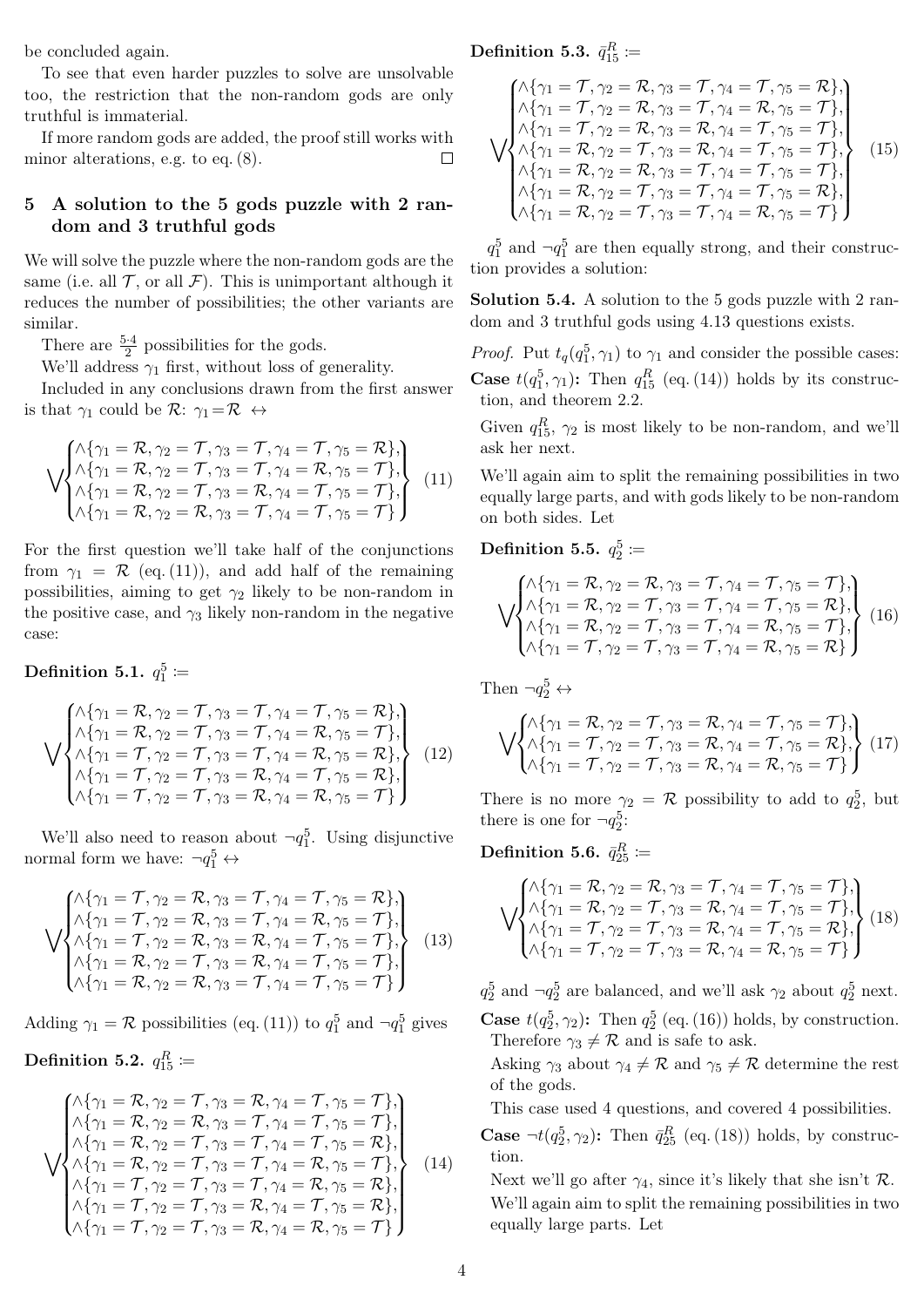<span id="page-4-0"></span>
$$
\bigvee \{\begin{aligned}\n\bigwedge \{\gamma_1 = \mathcal{T}, \gamma_2 = \mathcal{T}, \gamma_3 = \mathcal{R}, \gamma_4 = \mathcal{T}, \gamma_5 = \mathcal{R}\}, \\
\bigwedge \{\gamma_1 = \mathcal{T}, \gamma_2 = \mathcal{T}, \gamma_3 = \mathcal{R}, \gamma_4 = \mathcal{R}, \gamma_5 = \mathcal{T}\}\n\end{aligned}\n\right\} (19)
$$

Then  $\neg q_3^5 \leftrightarrow$ 

$$
\bigvee \begin{cases}\n\bigwedge \{\gamma_1 = \mathcal{R}, \gamma_2 = \mathcal{T}, \gamma_3 = \mathcal{R}, \gamma_4 = \mathcal{T}, \gamma_5 = \mathcal{T}\}, \\
\bigwedge \{\gamma_1 = \mathcal{R}, \gamma_2 = \mathcal{R}, \gamma_3 = \mathcal{T}, \gamma_4 = \mathcal{T}, \gamma_5 = \mathcal{T}\}\n\end{cases}\n\tag{20}
$$

There is no more  $\gamma_4 = \mathcal{R}$  possibility to add to  $q_3^5$ , but there is one for  $\neg q_3^5$ :

Definition 5.8.  $\bar q_{35}^R \coloneqq$ 

<span id="page-4-1"></span>
$$
\bigvee \begin{cases}\n\wedge \{\gamma_1 = \mathcal{R}, \gamma_2 = \mathcal{T}, \gamma_3 = \mathcal{R}, \gamma_4 = \mathcal{T}, \gamma_5 = \mathcal{T}\}, \\
\wedge \{\gamma_1 = \mathcal{R}, \gamma_2 = \mathcal{R}, \gamma_3 = \mathcal{T}, \gamma_4 = \mathcal{T}, \gamma_5 = \mathcal{T}\}, \\
\wedge \{\gamma_1 = \mathcal{T}, \gamma_2 = \mathcal{T}, \gamma_3 = \mathcal{R}, \gamma_4 = \mathcal{R}, \gamma_5 = \mathcal{T}\}\n\end{cases}\n\tag{21}
$$

 $q_3^5$  and  $-q_3^5$  are as balanced as possible, and we'll ask  $\gamma_4$ about  $q_3^5$  next.

**Case**  $t(q_3^5, \gamma_4)$ : Then  $q_3^5$  (eq. [\(19\)](#page-4-0)) holds, by construction. Therefore  $\gamma_2 \neq \mathcal{R}$  and is safe to ask.

Asking  $\gamma_2$  about  $\gamma_4 \neq \mathcal{R}$  determines the rest of the gods.

This case used 4 questions, and covered 2 possibilities. **Case**  $\neg t(q_3^5, \gamma_3)$ : Then  $\bar{q}_{35}^R$  (eq. [\(21\)](#page-4-1)) holds, by construction. Therefore  $\gamma_5 \neq \mathcal{R}$  and is safe to ask.

Asking  $\gamma_5$  about  $\gamma_4 \neq \mathcal{R}$ , and if needed asking  $\gamma_5$  about  $\gamma_3 \neq \mathcal{R}$ , determine the rest of the gods.

This case used 5 questions for 2 possibilities, and 4 questions for 1 possibility.

**Case**  $\neg t(q_1^5, \gamma_1)$ : Then  $\bar{q}_{15}^R$  (eq. [\(15\)](#page-3-4)) holds, by construction.

We'll go after  $\gamma_3$  next. Let

Definition 5.9.  $q_2^{\bar{5}} \coloneqq$ 

$$
\bigvee \begin{cases}\n\bigwedge \{\gamma_1 = \mathcal{T}, \gamma_2 = \mathcal{R}, \gamma_3 = \mathcal{T}, \gamma_4 = \mathcal{T}, \gamma_5 = \mathcal{R}\}, \\
\bigwedge \{\gamma_1 = \mathcal{T}, \gamma_2 = \mathcal{R}, \gamma_3 = \mathcal{R}, \gamma_4 = \mathcal{T}, \gamma_5 = \mathcal{T}\}, \\
\bigwedge \{\gamma_1 = \mathcal{R}, \gamma_2 = \mathcal{T}, \gamma_3 = \mathcal{T}, \gamma_4 = \mathcal{T}, \gamma_5 = \mathcal{R}\}\n\end{cases}\n\bigg\} (22)
$$

Then 
$$
\neg q_2^{\bar{5}} \leftrightarrow
$$

$$
\bigvee \begin{pmatrix}\n\wedge \{\gamma_1 = \mathcal{T}, \gamma_2 = \mathcal{R}, \gamma_3 = \mathcal{T}, \gamma_4 = \mathcal{R}, \gamma_5 = \mathcal{T}\}, \\
\wedge \{\gamma_1 = \mathcal{R}, \gamma_2 = \mathcal{T}, \gamma_3 = \mathcal{T}, \gamma_4 = \mathcal{R}, \gamma_5 = \mathcal{T}\}, \\
\wedge \{\gamma_1 = \mathcal{R}, \gamma_2 = \mathcal{R}, \gamma_3 = \mathcal{T}, \gamma_4 = \mathcal{T}, \gamma_5 = \mathcal{T}\}, \\
\wedge \{\gamma_1 = \mathcal{R}, \gamma_2 = \mathcal{T}, \gamma_3 = \mathcal{R}, \gamma_4 = \mathcal{T}, \gamma_5 = \mathcal{T}\}\n\end{pmatrix}
$$
\n(23)

Adding  $\gamma_3 = \mathcal{R}$  possibilities to  $q_2^{\bar{5}}$  and  $\neg q_2^{\bar{5}}$  gives

Definition 5.10.  $q_{2\bar{5}}^R \coloneqq$ 

<span id="page-4-2"></span>
$$
\bigvee\negthinspace\negthinspace \begin{pmatrix}\n\wedge \{\gamma_1 = \mathcal{R}, \gamma_2 = \mathcal{T}, \gamma_3 = \mathcal{R}, \gamma_4 = \mathcal{T}, \gamma_5 = \mathcal{T}\}, \\
\wedge \{\gamma_1 = \mathcal{T}, \gamma_2 = \mathcal{R}, \gamma_3 = \mathcal{T}, \gamma_4 = \mathcal{T}, \gamma_5 = \mathcal{R}\}, \\
\wedge \{\gamma_1 = \mathcal{T}, \gamma_2 = \mathcal{R}, \gamma_3 = \mathcal{R}, \gamma_4 = \mathcal{T}, \gamma_5 = \mathcal{T}\}, \\
\wedge \{\gamma_1 = \mathcal{R}, \gamma_2 = \mathcal{T}, \gamma_3 = \mathcal{T}, \gamma_4 = \mathcal{T}, \gamma_5 = \mathcal{R}\}\n\end{pmatrix}
$$
\n(24)

# Definition 5.11.  $\bar{q}_{2\bar{5}}^{R} \coloneqq$

<span id="page-4-3"></span>
$$
\sqrt{\begin{aligned}\n\wedge \{\gamma_1 = \mathcal{T}, \gamma_2 = \mathcal{R}, \gamma_3 = \mathcal{T}, \gamma_4 = \mathcal{R}, \gamma_5 = \mathcal{T}\}, \\
\vee \begin{cases}\n\wedge \{\gamma_1 = \mathcal{R}, \gamma_2 = \mathcal{T}, \gamma_3 = \mathcal{T}, \gamma_4 = \mathcal{R}, \gamma_5 = \mathcal{T}\}, \\
\wedge \{\gamma_1 = \mathcal{R}, \gamma_2 = \mathcal{R}, \gamma_3 = \mathcal{T}, \gamma_4 = \mathcal{T}, \gamma_5 = \mathcal{T}\}, \\
\wedge \{\gamma_1 = \mathcal{R}, \gamma_2 = \mathcal{T}, \gamma_3 = \mathcal{R}, \gamma_4 = \mathcal{T}, \gamma_5 = \mathcal{T}\}, \\
\wedge \{\gamma_1 = \mathcal{T}, \gamma_2 = \mathcal{R}, \gamma_3 = \mathcal{R}, \gamma_4 = \mathcal{T}, \gamma_5 = \mathcal{T}\}\n\end{aligned}\n\end{aligned}
$$
 (25)

 $q_2^{\bar{5}}$  and  $\neg q_2^{\bar{5}}$  are balanced, and we'll ask  $\gamma_3$  about  $q_2^{\bar{5}}$  next.

**Case**  $t(q_2^{\bar{5}}, \gamma_2)$ : Then  $q_{2\bar{5}}^R$  (eq. [\(24\)](#page-4-2)) holds, by construction. Therefore  $\gamma_4 \neq \overline{\mathcal{R}}$  and is safe to ask.

Asking  $\gamma_4$  about  $\gamma_2 \neq \mathcal{R}$  and  $\gamma_3 \neq \mathcal{R}$  determine the rest of the gods.

This case used 4 questions, and covered 4 possibilities.

**Case**  $\neg t(q_2^{\bar{5}}, \gamma_2)$ : Then  $\bar{q}_{2\bar{5}}^R$  (eq. [\(25\)](#page-4-3)) holds, by construction. Therefore  $\gamma_5 \neq \mathcal{R}$  and is safe to ask.

Ask  $\gamma_5$  about  $\gamma_4 \neq \mathcal{R}$ :

If  $\gamma_4 \neq \mathcal{R}$ , then asking  $\gamma_5$  about  $\gamma_1 \neq \mathcal{R}$ , and if needed asking  $\gamma_5$  about  $\gamma_3 \neq \mathcal{R}$ , determine all the gods.

This case used 5 questions for 2 possibilities, and 4 questions for 1 possibility.

If  $\gamma_4 = \mathcal{R}$ , then asking  $\gamma_5$  about  $\gamma_1 \neq \mathcal{R}$  determines all gods.

This case used 4 questions, and covered 2 possibilities.

 $\Box$ 

## 5.1 Average number of questions used

The number of questions used for each possibility is shown below (eq. [\(26\)](#page-4-4)). Some possibilites can be detected in more than one way — as can be seen, it's slightly better to try to hide cases that can take 5 questions among possibilites that have multiple ways to get detected (e.g.,  $\frac{4+5+5}{3}+4$  <  $\frac{4+5}{2}$  +  $\frac{4+5}{2}$  $\frac{+5}{2}$ .

<span id="page-4-4"></span>
$$
Q_{S} \gamma_{1} \gamma_{2} \gamma_{3} \gamma_{4} \gamma_{5}
$$
\n
$$
4,5,5 \mathcal{R} \mathcal{R} \mathcal{T} \mathcal{T} \mathcal{T}
$$
\n
$$
4,4 \mathcal{R} \mathcal{T} \mathcal{T} \mathcal{T} \mathcal{R}
$$
\n
$$
4,4 \mathcal{R} \mathcal{T} \mathcal{T} \mathcal{T} \mathcal{R}
$$
\n
$$
4 \mathcal{T} \mathcal{T} \mathcal{T} \mathcal{R} \mathcal{T}
$$
\n
$$
4 \mathcal{T} \mathcal{T} \mathcal{R} \mathcal{T} \mathcal{T}
$$
\n
$$
4,4 \mathcal{T} \mathcal{T} \mathcal{R} \mathcal{T} \mathcal{T}
$$
\n
$$
5,4,5 \mathcal{R} \mathcal{T} \mathcal{T} \mathcal{T} \mathcal{T} \mathcal{T}
$$
\n
$$
4 \mathcal{T} \mathcal{R} \mathcal{T} \mathcal{T} \mathcal{T}
$$
\n
$$
4,4 \mathcal{T} \mathcal{R} \mathcal{T} \mathcal{T} \mathcal{T}
$$
\n
$$
4,4 \mathcal{T} \mathcal{R} \mathcal{T} \mathcal{T} \mathcal{T}
$$
\n
$$
4 \mathcal{T} \mathcal{R} \mathcal{T} \mathcal{T} \mathcal{T}
$$
\n
$$
4 \mathcal{T} \mathcal{R} \mathcal{T} \mathcal{T} \mathcal{T}
$$

Thus, the average number of questions used to find a solution is  $(2 \cdot \frac{4+5+5}{3} + 8 \cdot 4) \div 10 \approx 4.13$ .

# 6 A top-down solution to the puzzle

Solution 6.1 (Tim Roberts's solution). Here is a solution to "The Hardest Logic Puzzle Ever" that is similar to Tim Roberts's solution.[\[2\]](#page-6-1)

*Proof.* We'll start by asking  $\gamma_1$  the question  $t_q(\gamma_3 = \mathcal{R}, \gamma_1)$ . Consider the possible cases: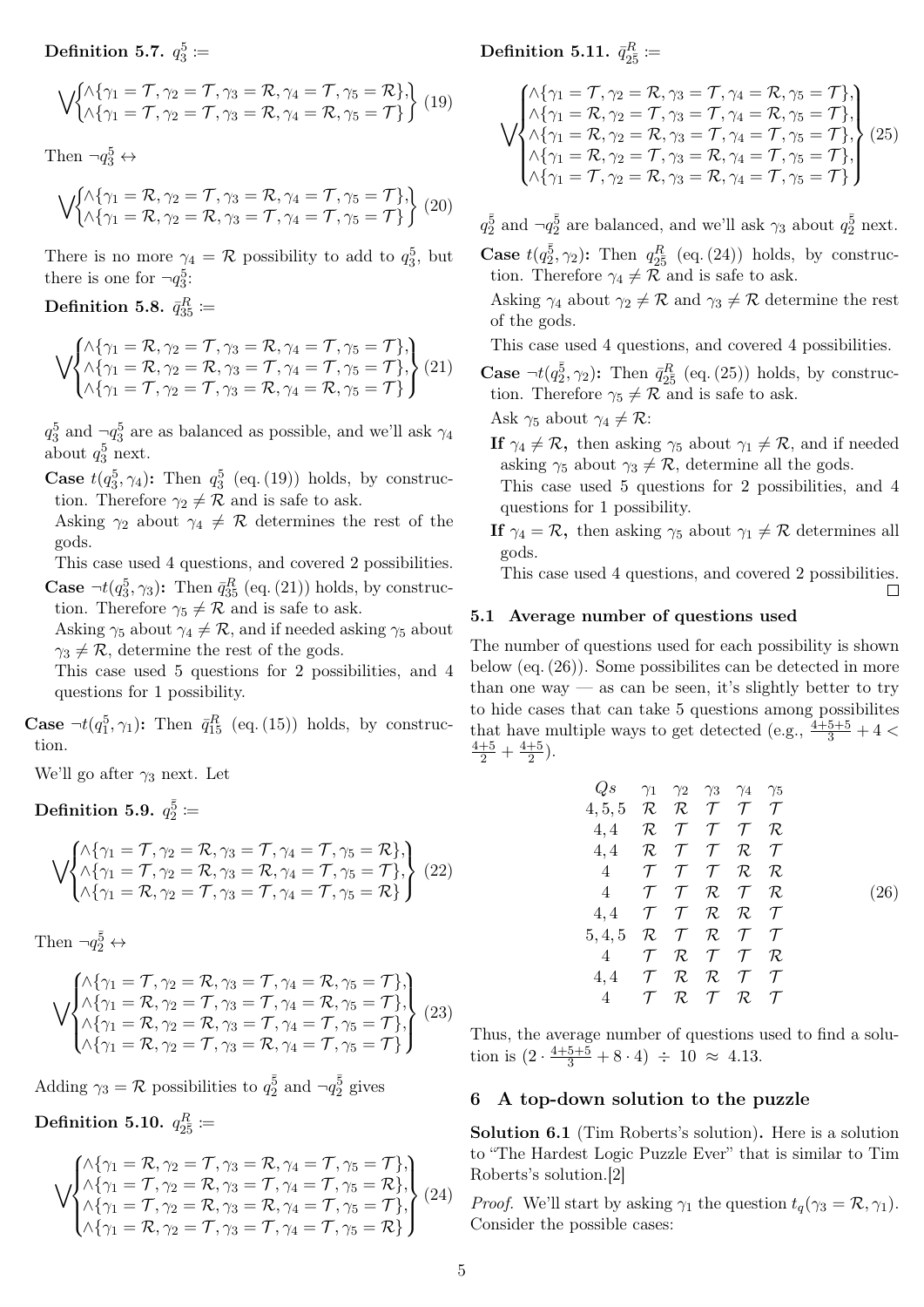**Case**  $t(\gamma_3 = \mathcal{R}, \gamma_1)$ : If  $\gamma_1 \neq \mathcal{R}$ , then  $\gamma_3 = \mathcal{R}$  by theorem [2.2,](#page-0-3) and  $\gamma_2 \neq \mathcal{R}$ . If  $\gamma_1 = \mathcal{R}$ , then  $\gamma_2 \neq \mathcal{R}$  again. Hence we now know that  $\gamma_2 \neq \mathcal{R}$  and is safe to question.

Next we'll ask  $\gamma_2$  about  $\gamma_1 \neq \mathcal{R}$  (because there are 4 possibilities left, half of which have  $\gamma_1 = \mathcal{R}$ ).

If  $t(\gamma_1 \neq \mathcal{R}, \gamma_2)$ , then  $\gamma_3 = \mathcal{R}$ , and e.g.  $t(\gamma_2 = \mathcal{T}, \gamma_2)$ determines which is which of  $\gamma_1$  and  $\gamma_2$ .

If  $\neg t(\gamma_1 \neq \mathcal{R}, \gamma_2)$ , then  $\gamma_1 = \mathcal{R}$ , and  $t(\gamma_2 = \mathcal{T}, \gamma_2)$  determines which is which of  $\gamma_2$  and  $\gamma_3$ .

**Case**  $\neg t(\gamma_3 = \mathcal{R}, \gamma_1)$ : If  $\gamma_1 \neq \mathcal{R}$ , then  $\gamma_3 \neq \mathcal{R}$  by theorem [2.2.](#page-0-3) If  $\gamma_1 = \mathcal{R}$ , then  $\gamma_3 \neq \mathcal{R}$  again. Hence  $\gamma_3 \neq \mathcal{R}$  and is safe to question.

Next we'll ask  $\gamma_3$  about  $\gamma_1 \neq \mathcal{R}$ .

If  $t(\gamma_1 \neq \mathcal{R}, \gamma_3)$ , then  $\gamma_2 = \mathcal{R}$ , and e.g.  $t(\gamma_3 = \mathcal{T}, \gamma_3)$ determines which is which of  $\gamma_1$  and  $\gamma_3$ .

If  $\neg t(\gamma_1 \neq \mathcal{R}, \gamma_3)$ , then  $\gamma_1 = \mathcal{R}$ , and  $t(\gamma_3 = \mathcal{T}, \gamma_3)$  determines which is which of  $\gamma_2$  and  $\gamma_3$ .  $\Box$ 

# 7 A note on mathematical vs. computational thinking

Donald Knuth has distinguished beetween mathematical and computational thinking.[\[4\]](#page-6-3)

Gödel's incompleteness theorems provide a particular type of mathematical thinking. Their proofs consist of straightforward computational reasoning, except the fixpoint theorem, which requires a certain mathematical thinking. Similarly, the foundation of computability is straightforward computational, except its fixpoint result, Kleene's recursion theorem, which is quite mathematical.

In this article, while the rest is mostly straightforward computational reasoning, the meta-question template, def. [2.3,](#page-0-2) is more of the mathematical kind, perhaps.

# 8 Infinite number of gods

The results in section [4](#page-1-4) about when a puzzle is solvable hold also when the number of gods is infinite.

Let  $\nu$  be the number of gods. Regard  $\nu$  as an ordinal and let the gods be  $\Gamma := \bigcup_{\alpha < \nu} {\{\gamma_{\alpha}\}}.$ 

#### 8.1 Finding a non-random god

For finding which type each god is, we'll define a function  $\bar{\rho}$  that takes a well-ordered set of gods and returns a nonrandom god, if there are more non-random than random gods.

Let  $\bar{\varrho}(\{\gamma\}) \coloneqq \gamma$ . Let  $\bar{\varrho}(\{\gamma, \cdot\}) \coloneqq \gamma$ , say.

For the successor case, we'll ask the last god,  $\gamma'$ . Go through the gods, from least to greatest, until a random god  $\gamma_{\mathcal{R}}$  is found, i.e. until  $t(\gamma_{\mathcal{R}} = \mathcal{R}, \gamma')$ , or the search has reached the last god in which case we'll set  $\gamma_R$  to the least god. Then remove the last god,  $\gamma'$ ; replace  $\gamma_R$  with the least god; and update the well-ordering accordingly, by removing the last god, and handling the  $\gamma_R$  replacement.

Then we can recursively apply  $\bar{\rho}$  to the new set of gods and the updated well-ordering; the result of this recursive application will be the result of the successor case too.

For the limit case, the result of  $\bar{\rho}$  is the limit of  $\bar{\rho}$  on the smaller sets. The limit exists if the non-random gods are more than the random gods.

<span id="page-5-0"></span>**Lemma 8.1.** If a  $\nu$  gods puzzle has strictly more nonrandom gods than random gods, then it is solvable.

Proof. Assume more non-random gods than random gods. Then we can use  $\bar{\rho}$  to find a non-random god  $\gamma$ . After that we can go through all the gods and ask  $\gamma$  about their type.  $\Box$ 

#### 8.2 Finding an unsolvable puzzle

Let  $\mathscr{P}(\nu)$  be the set of all subsets of ordinals less than  $\nu$ .

**Theorem 8.2.** A  $\nu$  gods puzzle is solvable if and only if the number of random gods is stricly less than the number of non-random gods.

*Proof.* The  $\Leftarrow$  case is covered by lemma [8.1.](#page-5-0)

For the  $\Rightarrow$  case, consider the easiest to solve of such problems: Assume that the random gods equal the non-random gods, and that there are only truthful non-random gods.

 $p_n$  (def. [4.5\)](#page-2-4) from section [4](#page-1-4) becomes

## Definition 8.3.  $P_{\nu}$  :=

<span id="page-5-1"></span>
$$
\bigcup_{\alpha \in \mathscr{P}(\nu), \atop |\alpha| < \aleph_0} \{\bigvee_{\beta \in \alpha} \left\{ \begin{cases} \gamma_\beta = \mathcal{T}, & \text{if } \beta \text{ is even} \\ \gamma_\beta = \mathcal{R}, & \text{if } \beta \text{ is odd} \\ \gamma_\beta = \mathcal{R}, & \text{if } \beta \text{ is even} \\ \gamma_\beta = \mathcal{T}, & \text{if } \beta \text{ is odd} \end{cases} \right\} \tag{27}
$$

Let  $P_{\tau \mathcal{R}}$  and  $P_{\mathcal{R} \tau}$  be the conjunctions of  $P_{\nu}$ , similar to section [4.](#page-1-4)

Definition 8.4.  $P_{\tau R} \coloneqq$ 

$$
\bigcup_{\substack{\alpha \in \mathcal{P}(\nu), \\ |\alpha| < \aleph_0}} \{\bigwedge_{\beta \in \alpha} \left\{ \begin{cases} \gamma_\beta = \mathcal{T}, & \text{if } \beta \text{ is even} \\ \gamma_\beta = \mathcal{R}, & \text{if } \beta \text{ is odd} \end{cases} \right\} \} \tag{28}
$$

Definition 8.5.  $P_{\mathcal{R}\mathcal{T}} \coloneqq$ 

$$
\bigcup_{\substack{\alpha \in \mathscr{P}(\nu), \\ |\alpha| < \aleph_0}} \{\bigwedge_{\beta \in \alpha} \left\{ \begin{cases} \gamma_\beta = \mathcal{R}, & \text{if } \beta \text{ is even} \\ \gamma_\beta = \mathcal{T}, & \text{if } \beta \text{ is odd} \end{cases} \right\} \} \tag{29}
$$

Let  $P^{\nu}_{\tau\tau}$  and  $P^{\nu}_{\pi\tau}$  be the full descriptions of the puzzle instances:

Definition 8.6.  $P^{\nu}_{\tau \mathcal{R}} \coloneqq$ 

$$
\bigcup_{\beta < \nu} \left\{ \begin{cases} \gamma_{\beta} = \mathcal{T}, & \text{if } \beta \text{ is even} \\ \gamma_{\beta} = \mathcal{R}, & \text{if } \beta \text{ is odd} \end{cases} \right\} \tag{30}
$$

Definition 8.7.  $P^{\nu}_{\mathcal{R}\mathcal{T}} \coloneqq$ 

$$
\bigcup_{\beta < \nu} \left\{ \begin{cases} \gamma_{\beta} = \mathcal{R}, & \text{if } \beta \text{ is even} \\ \gamma_{\beta} = \mathcal{T}, & \text{if } \beta \text{ is odd} \end{cases} \right\} \tag{31}
$$